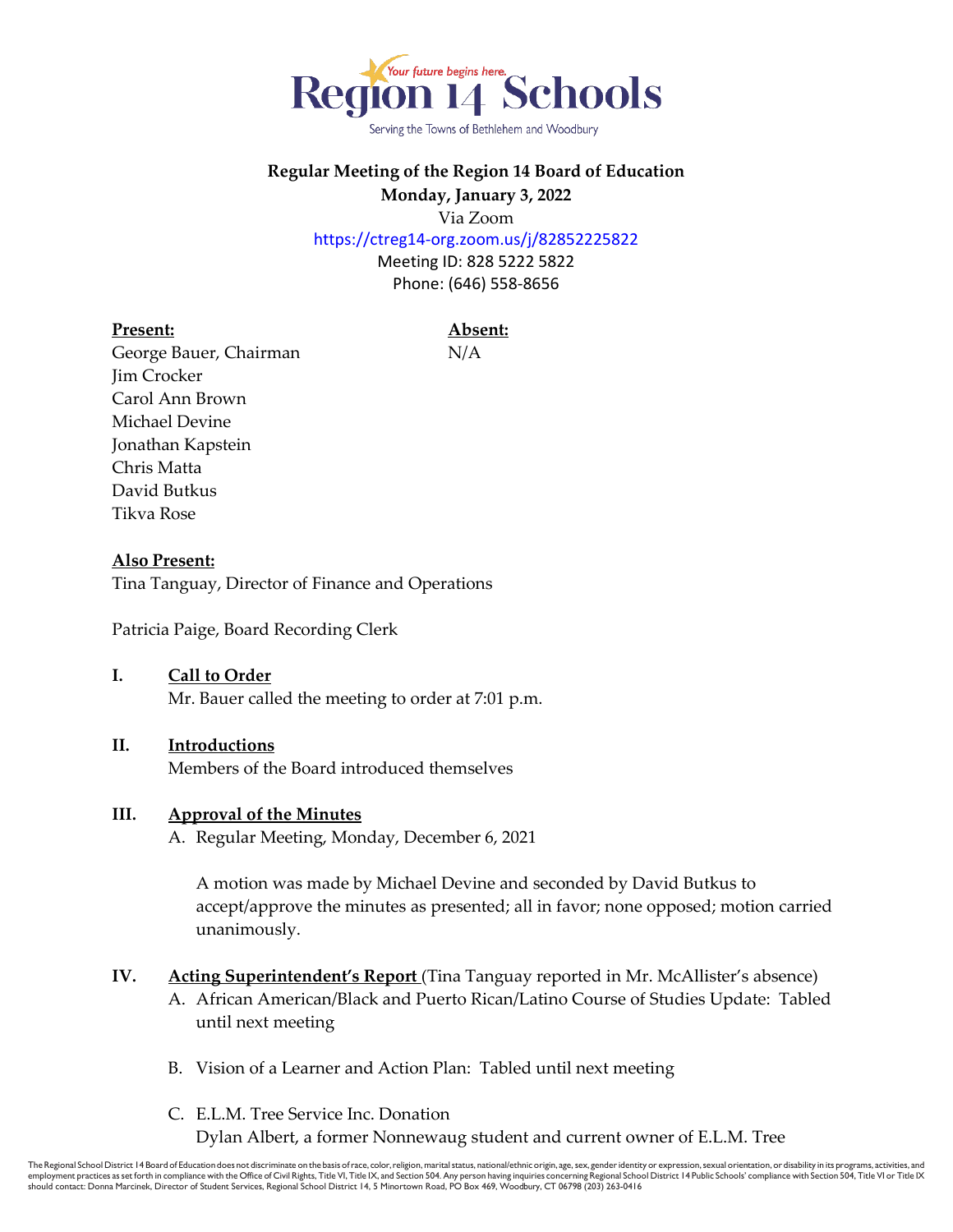Services, offered to remove several trees from the high school complex totaling \$2500, gratuitous. A letter noting the charitable donation was provided to Mr. Albert for tax purposes.

A motion was made by Mr. Bauer and seconded by Jonathan Kapstein to accept/approve the charitable donation letter to E.L.M. Tree Services in the amount of \$2500; all in favor; none opposed; motion carried unanimously.

The cleanup efforts were greatly appreciated.

#### D. Personnel Report

Ms. Tanguay read into the record the names of several new hires, resignations, and one retiring staff member.

#### E. Covid Update

 Covid-19 test kits are being delivered to the DEMHS Point of Distribution on January 4, 2022. This is phase one, which will equate to approximately half of the total allocation and is based on the current number of kits received or 720 kits for students and 280 kits for staff. The state provided recommendations regarding who should obtain a test kit and included students and staff exhibiting symptoms, those who had direct exposure, and a class/program experiencing multiple cases. Administration will be working in conjunction with the school nurses on distribution.

 Region 14 administration has been collaborating with the Bethlehem and Woodbury Emergency Management Teams in obtaining the N95 adult size masks. The anticipated delivery date is Thursday, January 6<sup>th</sup>.

 Discussions were had regarding the updated Considerations for Quarantine, Isolation, Testing, and Contact Tracing Policies and Procedures in PreK-12 Schools, which were shared with school districts from the State Department of Public Health on December 31, 2021, and in conjunction with the Centers for Disease Control and Prevention; it was brought before the board as an informational piece.

 This update outlines a set of optional policy and procedural changes that school districts may choose to implement. They are being offered to Connecticut school districts to refocus the resources currently available to PreK-12 schools for Covid-19 prevention toward those activities most likely to reduce the risk of transmission and in consideration of recent changes in CDC guidance for quarantine and isolation for individuals testing positive, or exposed to someone with Covid-19. Guidelines for students and staff members who are vaccinated, partially vaccinated, or unvaccinated, were outlined. The district plans to implement these guidelines effective immediately.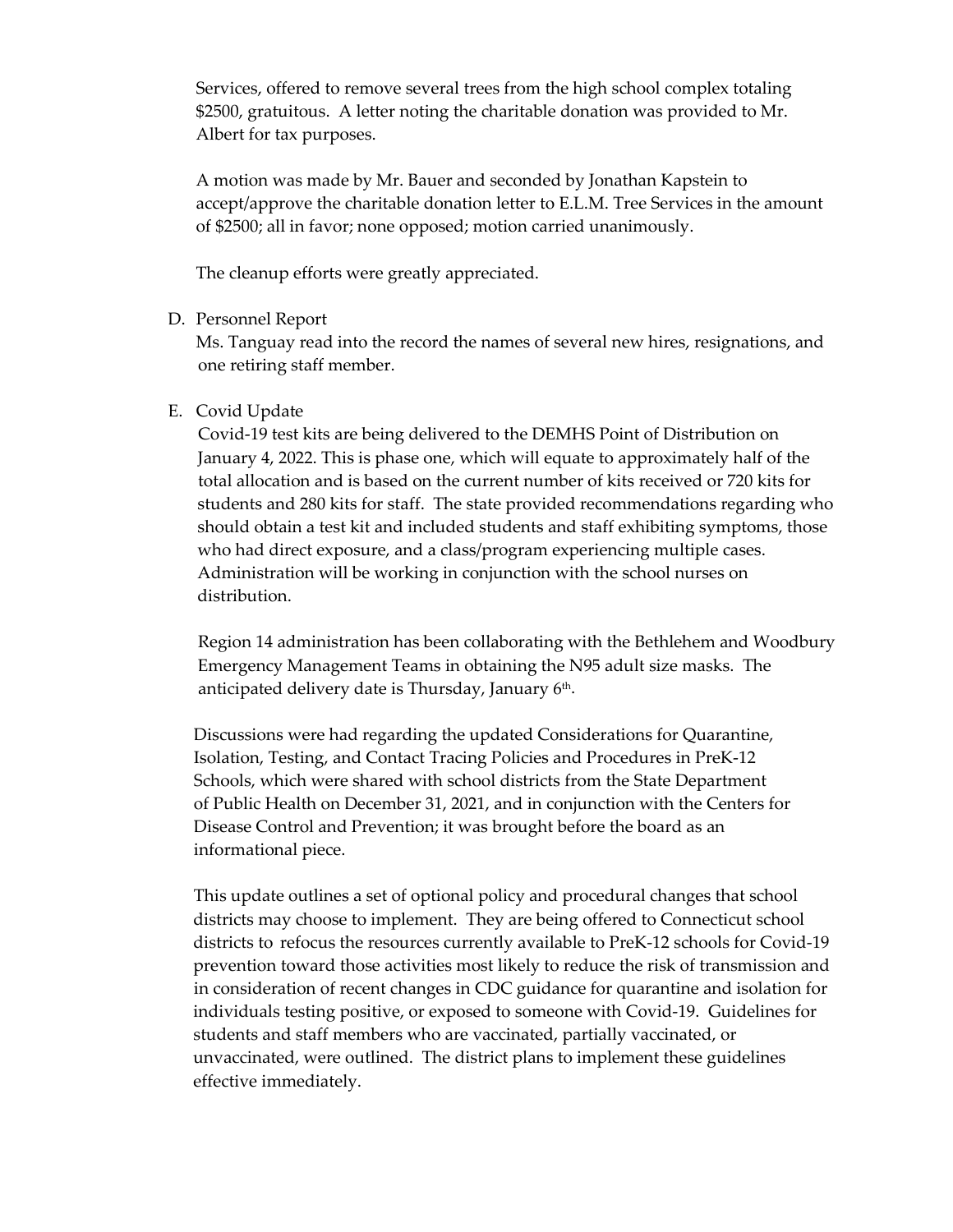A decision was made to close school on Monday, January 3, 2022. At the time the decision was made, there were more than 30 staff members that were unable to return to their duties due to Covid-19 related diagnosis and current Addendum 5 protocols. Ms. Tanguay thanked all those who participated in conversations on how to address the situation, with the final resolution to close school for the day and to notify parents in advance of, so that they could address any childcare needs.

District Covid stats note a total of 23 positive students and 32 positive staff.

#### **V. Committee Reports**

#### **Finance**

As of December 31st the monies received totaled \$20,429,926 or 54.16% of anticipated revenue. Expenditures disbursed to date are \$16,715,273 or 44.31%; currently trending on target.

Of particular note, was a kitchen fire, which occurred at the middle school just prior to the holiday break. The overall damage was minimal, but a 20 year-old oven was significantly damaged. Conversations are currently taking place with EdAdvance and Connecticut Restaurant to replace the equipment. Staff at both the middle school and Mitchell Elementary ensured that all students were offered a lunch in spite of the mishap.

A meeting of the Building Committee is scheduled for January 12, 2022 to resolve any lingering issues with regards to the high school building project.

# **Public Relations**

Ms. Brown and Mr. Matta recognized and congratulated several athletes for All State field hockey and soccer standings.

# **Curriculum**

A formal meeting of the Curriculum Committee was held on Thursday, December 9th. They received a preliminary briefing on the two-day course for teaching the newly assigned course on African American/Black and Puerto Rican/Latino Course of Studies; the board will hear a polished version before too long.

Monday, December 13<sup>th</sup>, the committee toured Mitchell Elementary School and were impressed by the dedication of the staff.

January 10<sup>th</sup> is the final tour and will encompass the Agriscience teaching and goals.

Mr. Kapstein, the chair of the committee, urged committee members to reflect on the need for a clear and focused policy statement to replace what is currently housed on the website. He also suggested that the Curriculum committee be a permanent committee of the board as opposed to an ad hoc.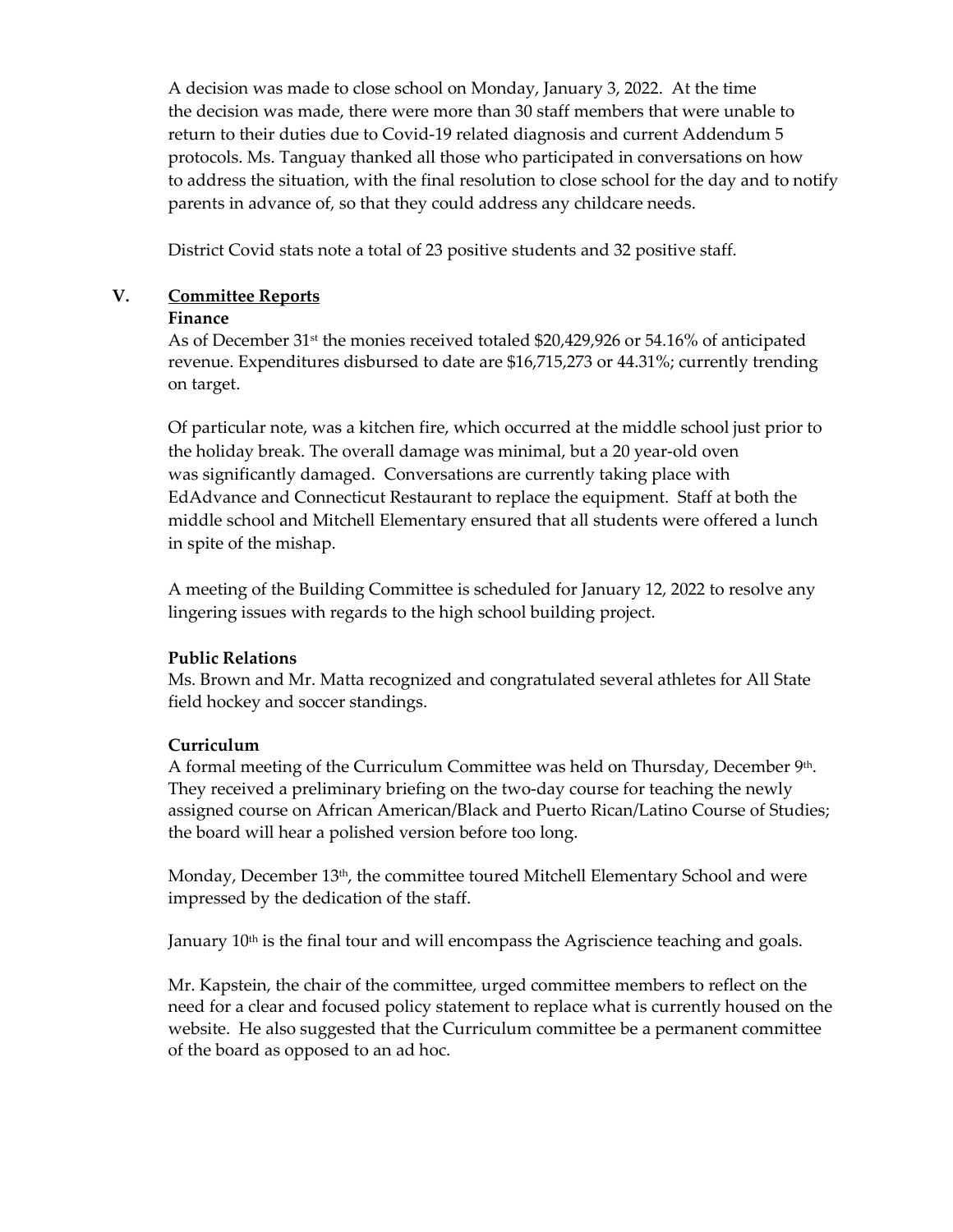#### **Policy**

David Butkus addressed the district's transgender policy and cleaning up some of the language so that it provides a little more clarity to parents and community members. He also addressed the schools' facilities in the region, specifically locker room privacy. Mr. McAllister to follow up with building administrators.

Other topics of discussion included Screen and Stay, School Visitors and the CIAC guidelines as they related to vaccinated and unvaccinated players.

#### **VI. Board Chair's Comments**

The board heard from three Superintendent search firms, reviewed their presentations and asked questions regarding their proposals. Currently performing reference checks of the firms prior to selecting a final one for the district. After the firm is selected, the board will share the overall timeline and activities to find next superintendent.

#### **VII. Privilege of the Floor**

Email from Ms. Kathy Velkey, Woodbury

Requested that the district do away with all divisive materials that reference critical race theory; opposes any policy that singles out any student's sexual identity including their protective rights. She referenced 5145.53

#### Jennifer Wilbury, Woodbury

Asked if the district performed in-school Covid testing; she was referred to the school nurse.

# **VIII. Old Business**

None

# **IX. New Business**

# A. Election Polling Locations

The board received a letter from the town of Woodbury Registrars' of Voters, Lisa Amatruda and Rosalie Manzi-Platt, requesting use of the Woodbury Middle School and Mitchell Elementary School cafeterias for all General Elections and Primaries (Presidential, Gubernatorial and Municipal) due to the size of Woodbury's electorate. All of these elections are on the first Tuesday of November. On even years, the primaries for Presidential and Gubernatorial elections are generally before school starts in August. During odd years, the Municipal Election Primary, if held, would likely occur in mid-September.

Mr. Bauer, after reviewing the district's Policy 1330 regarding Community Usage of Buildings, explained that this request goes above and beyond the norm as schools would need to be closed to accommodate the request and was therefore brought to the board for their consideration.